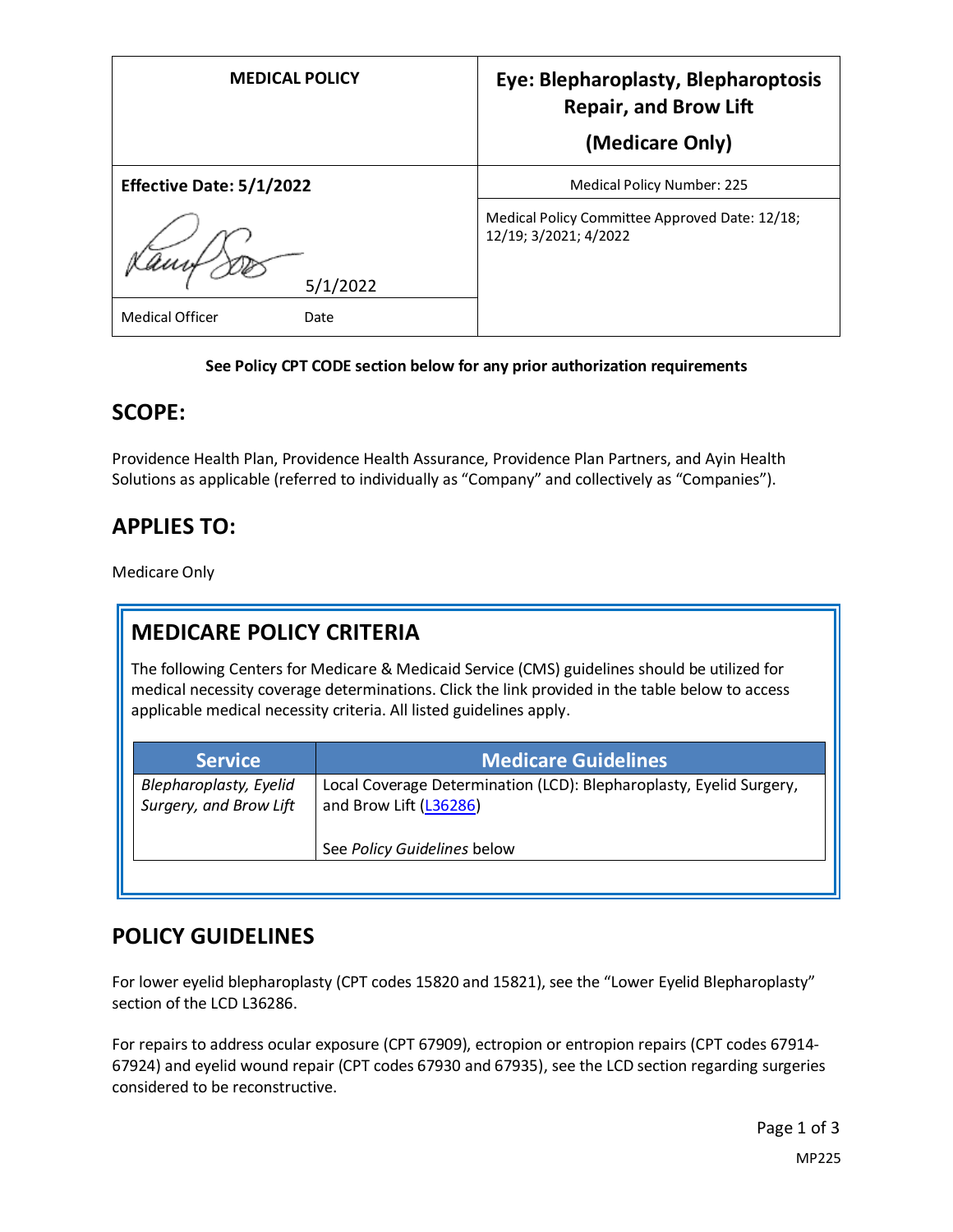**(Medicare Only)**

## **BILLING GUIDELINES**

See the associated local coverage article (LCA) for relevant coding and billing guidelines.

• LCA: Billing and Coding: Blepharoplasty, Eyelid Surgery, and Brow Lift [\(A57191\)](https://www.cms.gov/medicare-coverage-database/details/article-details.aspx?articleId=57191)

# **CPT CODES**

| <b>Medicare Only</b>                |                                                                                                                                 |  |
|-------------------------------------|---------------------------------------------------------------------------------------------------------------------------------|--|
| <b>Prior Authorization Required</b> |                                                                                                                                 |  |
| 15822                               | Blepharoplasty, upper eyelid                                                                                                    |  |
| 15823                               | Blepharoplasty, upper eyelid; with excessive skin weighting down lid                                                            |  |
| 67900                               | Repair of brow ptosis (supraciliary, mid-forehead or coronal approach                                                           |  |
| 67901                               | Repair of blepharoptosis; frontalis muscle technique with suture or other material (eg,<br>banked fascia)                       |  |
| 67902                               | Repair of blepharoptosis; frontalis muscle technique with autologous fascial sling (includes<br>obtaining fascia)               |  |
| 67903                               | Repair of blepharoptosis; (tarso) levator resection or advancement, internal approach                                           |  |
| 67904                               | Repair of blepharoptosis; (tarso) levator resection or advancement, external approach                                           |  |
| 67906                               | Repair of blepharoptosis; superior rectus technique with fascial sling (includes obtaining<br>fascia)                           |  |
| 67908                               | Repair of blepharoptosis; conjunctivo-tarso-Muller's muscle-levator resection (eg,<br>Fasanella-Servat type)                    |  |
| <b>Not Covered</b>                  |                                                                                                                                 |  |
| 15820                               | Blepharoplasty, lower eyelid                                                                                                    |  |
| 15821                               | Blepharoplasty, lower eyelid; with extensive herniated fat pad                                                                  |  |
| No Prior Authorization Required     |                                                                                                                                 |  |
| 67909                               | Reduction of overcorrection of ptosis                                                                                           |  |
| 67911                               | Correction of lid retraction                                                                                                    |  |
| 67914                               | Repair of ectropion; suture                                                                                                     |  |
| 67915                               | Repair of ectropion; thermocauterization                                                                                        |  |
| 67916                               | Repair of ectropion; excision tarsal wedge                                                                                      |  |
| 67917                               | Repair of ectropion; extensive (eg, tarsal strip operations)                                                                    |  |
| 67921                               | Repair of entropion; suture                                                                                                     |  |
| 67922                               | Repair of entropion; thermocauterization                                                                                        |  |
| 67923                               | Repair of entropion; excision tarsal wedge                                                                                      |  |
| 67924                               | Repair of entropion; extensive (eg, tarsal strip or capsulopalpebral fascia repairs operation)                                  |  |
| 67930                               | Suture of recent wound, eyelid, involving lid margin, tarsus, and/or palpebral conjunctiva<br>direct closure; partial thickness |  |